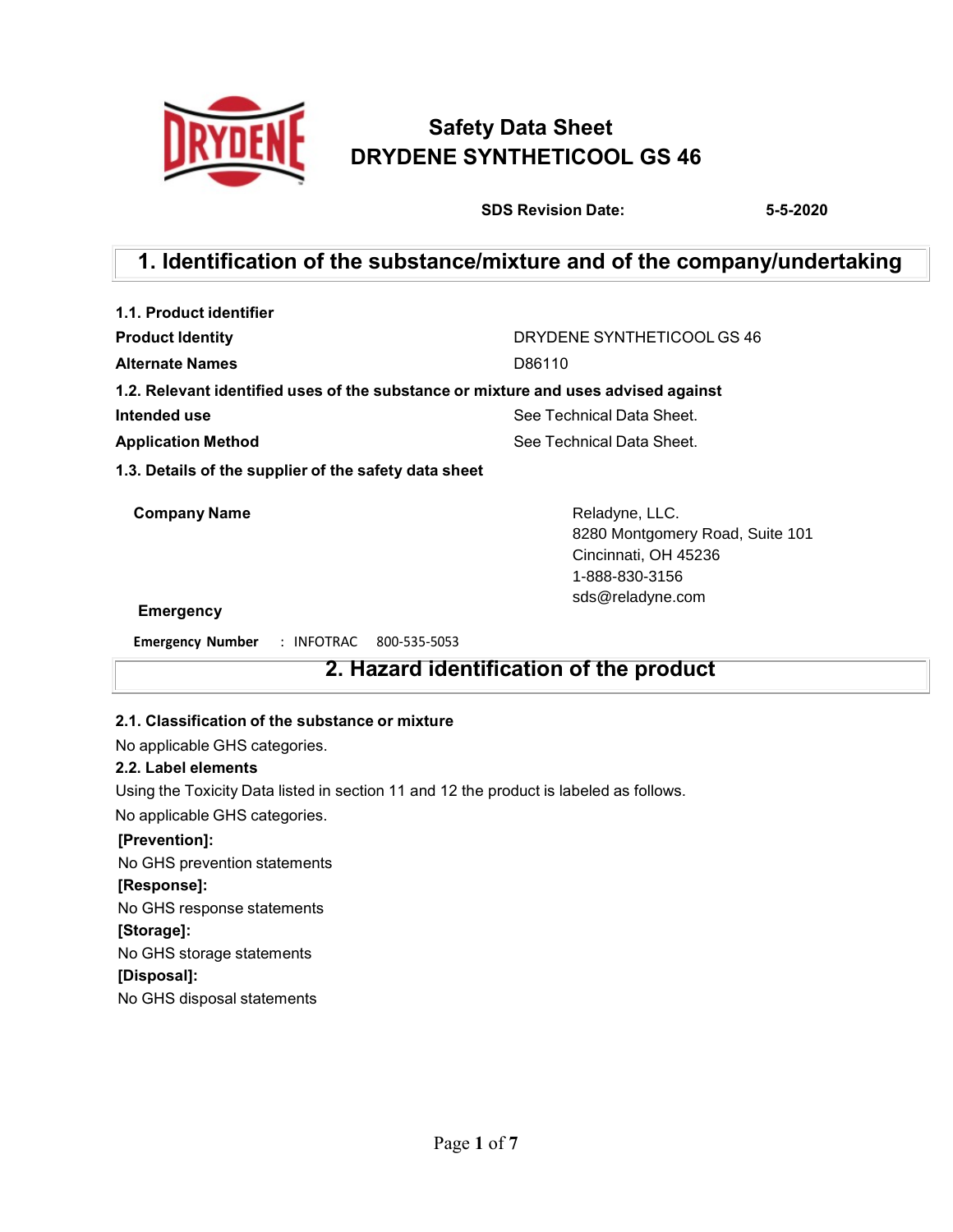# **3. Composition/information on ingredients**

This product is considered a mixture.

| Ingredient/Chemical Designations                                            | Weight % | <b>GHS Classification</b> | <b>Notes</b> |
|-----------------------------------------------------------------------------|----------|---------------------------|--------------|
| Polypropylene glycol, monobutyl ether<br><b>CAS Number:</b><br>0009003-13-8 | 50 - 75  | Not Classified            |              |

[1] Substance classified with a health or environmental hazard.

[2] Substance with a workplace exposure limit.

[3] PBT-substance or vPvB-substance.

\*The full texts of the phrases are shown in Section 16.

This formulation is considered a trade secret and specific chemical identity and exact percentage (concentration) of composition may have been wit secrets are allowable per paragraph (i) of 29 CFR 1910.1200 as long as specific chemical identity and exact percentage composition are available a provided to health professionals, employees, or designated representatives in accordance with applicable provisions of paragraph (i).

# **4. First aid measures**

### **4.1. Description of first aid measures**

| General           | In all cases of doubt, or when symptoms persist, seek medical attention.<br>Never give anything by mouth to an unconscious person.                                                                                                        |
|-------------------|-------------------------------------------------------------------------------------------------------------------------------------------------------------------------------------------------------------------------------------------|
| <b>Inhalation</b> | Remove to fresh air, keep patient warm and at rest. If breathing is irregular or stopped, give<br>artificial respiration. If unconscious place in the recovery position and obtain immediate<br>medical attention. Give nothing by mouth. |
| <b>Eyes</b>       | Irrigate copiously with clean water for at least 15 minutes, holding the eyelids apart and<br>seek medical attention.                                                                                                                     |
| <b>Skin</b>       | Remove contaminated clothing. Wash skin thoroughly with soap and water or use a<br>recognized skin cleanser.                                                                                                                              |
| Ingestion         | If swallowed obtain immediate medical attention. Keep at rest. Do NOT induce vomiting.                                                                                                                                                    |
|                   | 4.2. Most important symptoms and effects, both acute and delayed                                                                                                                                                                          |
| Overview          | No specific symptom data available.<br>See section 2 for further details.                                                                                                                                                                 |

## **5. Fire-fighting measures**

### **5.1. Extinguishing media**

Dry chemical, foam, carbon dioxide or water spray.

### **5.2. Special hazards arising from the substance or mixture**

Hazardous decomposition: None under normal use.

### **5.3. Advice for fire-fighters**

In the event of fire, wear full protective clothing and NIOSH Approved Self-contained breathing apparatus with full face piece operated in the pressure demand or other positive pressure mode. Move container from fire area if it can be done without risk. Use water to keep fire exposed containers cool and disperse vapors.

**ERG** Guide No.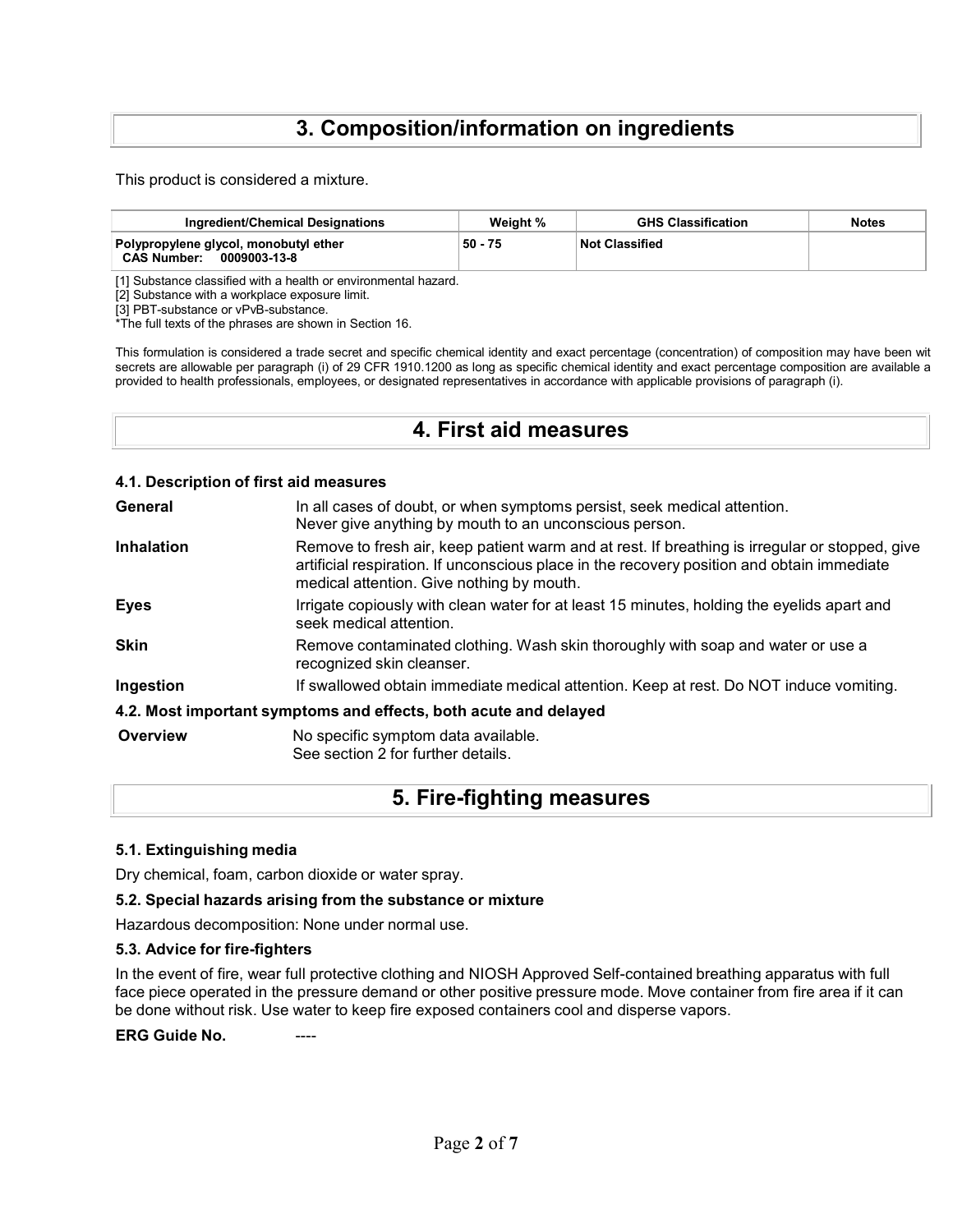# **6. Accidental release measures**

### **6.1. Personal precautions, protective equipment and emergency procedures**

Evacuate personnel to safe areas. Use personal protective equipment.

### **6.2. Environmental precautions**

Do not allow spills to enter drains or waterways.

Use good personal hygiene practices. Wash hands before eating, drinking, smoking or using toilet. Promptly remove soiled clothing and wash thoroughly before reuse.

### **6.3. Methods and material for containment and cleaning up**

Use a non-combustible material like vermiculite, sand or earth to soak up product and place in a container for later disposal. Dike for disposal and cover with wet sand or earth.

# **7. Handling and storage**

### **7.1. Precautions for safe handling**

See section 2 for further details.

### **7.2. Conditions for safe storage, including any incompatibilities**

Handle containers carefully to prevent damage and spillage.

Store in a cool dry place.

Keep containers tightly closed.

Incompatible materials: Incompatible with strong oxidizing agents

See section 2 for further details.

### **7.3. Specific end use(s)**

No data available.

# **8. Exposure controls and personal protection**

### **8.1. Control parameters**

| <b>Exposure</b> |                                       |              |                      |  |
|-----------------|---------------------------------------|--------------|----------------------|--|
| CAS No.         | Ingredient                            | Source       | Value                |  |
| 0009003-13-8    | Polypropylene glycol, monobutyl ether | <b>OSHA</b>  | No Established Limit |  |
|                 |                                       | <b>ACGIH</b> | No Established Limit |  |
|                 |                                       | <b>NIOSH</b> | No Established Limit |  |
|                 |                                       | Supplier     | No Established Limit |  |

### **Carcinogen Data**

| CAS No.      | Ingredient                      | Source      | Value                                                              |
|--------------|---------------------------------|-------------|--------------------------------------------------------------------|
| 0009003-13-8 | Polypropylene glycol, monobutyl | <b>OSHA</b> | Select Carcinogen: No                                              |
| ether        |                                 | <b>NTP</b>  | Known: No: Suspected: No                                           |
|              |                                 | <b>IARC</b> | Group 1: No; Group 2a: No; Group 2b: No; Group 3: No; Group 4: No; |

### **8.2. Exposure controls**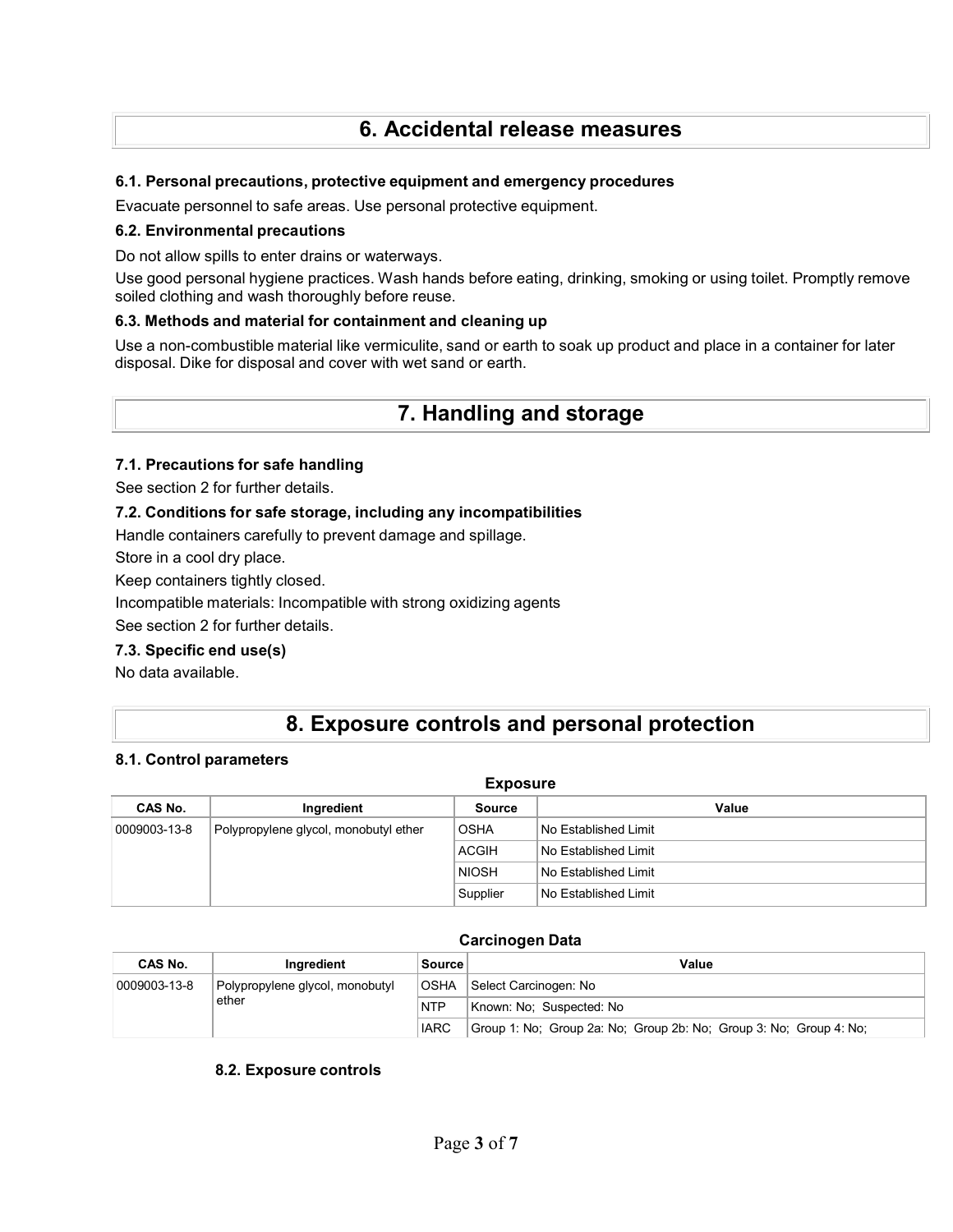| <b>Respiratory</b>          | If workers are exposed to concentrations above the exposure limit they must<br>use the appropriate, certified respirators.                                                                                                                                                                                                                |
|-----------------------------|-------------------------------------------------------------------------------------------------------------------------------------------------------------------------------------------------------------------------------------------------------------------------------------------------------------------------------------------|
| <b>Eyes</b>                 | Safety glasses with side shields                                                                                                                                                                                                                                                                                                          |
| <b>Skin</b>                 | Overalls which cover the body, arms and legs should be worn. Skin should<br>not be exposed. All parts of the body should be washed after contact.                                                                                                                                                                                         |
| <b>Engineering Controls</b> | Provide adequate ventilation. Where reasonably practicable this should be<br>achieved by the use of local exhaust ventilation and good general extraction.<br>If these are not sufficient to maintain concentrations of particulates and any<br>vapor below occupational exposure limits suitable respiratory protection must<br>be worn. |
| <b>Other Work Practices</b> | Use good personal hygiene practices. Wash hands before eating, drinking,<br>smoking or using toilet. Promptly remove soiled clothing and wash<br>thoroughly before reuse.                                                                                                                                                                 |

|  |  |  |  | 9. Physical and chemical properties |
|--|--|--|--|-------------------------------------|
|--|--|--|--|-------------------------------------|

| Appearance                                      | Clear and bright                           |
|-------------------------------------------------|--------------------------------------------|
| Odor                                            | Mild                                       |
| Odor threshold                                  | Not Measured                               |
| рH                                              | Not Measured                               |
| Melting point / freezing point                  | Not Measured                               |
| <b>Pour Point</b>                               | $-51C$                                     |
| Initial boiling point and boiling range         | Not Measured                               |
| <b>Flash Point</b>                              | 251C                                       |
| Evaporation rate (Ether = 1)                    | Not Measured                               |
| <b>Flammability (solid, gas)</b>                | Not Applicable                             |
| Upper/lower flammability or explosive limits    | Lower Explosive Limit: Not Measured        |
|                                                 | <b>Upper Explosive Limit: Not Measured</b> |
| Vapor pressure (Pa)                             | Not Measured                               |
| <b>Vapor Density</b>                            | Not Measured                               |
| <b>Specific Gravity</b>                         | 0.99                                       |
| <b>Solubility in Water</b>                      | Not Measured                               |
| Partition coefficient n-octanol/water (Log Kow) | Not Measured                               |
| <b>Auto-ignition temperature</b>                | 396C                                       |
| <b>Decomposition temperature</b>                | Not Measured                               |
| <b>Viscosity (cSt)</b>                          | 45.5 @ 40C                                 |
| VOC %                                           | Not Measured                               |
| 9.2. Other information                          |                                            |
| No other relevant information.                  |                                            |

# **10. Stability and reactivity**

### **10.1. Reactivity**

Hazardous Polymerization will not occur.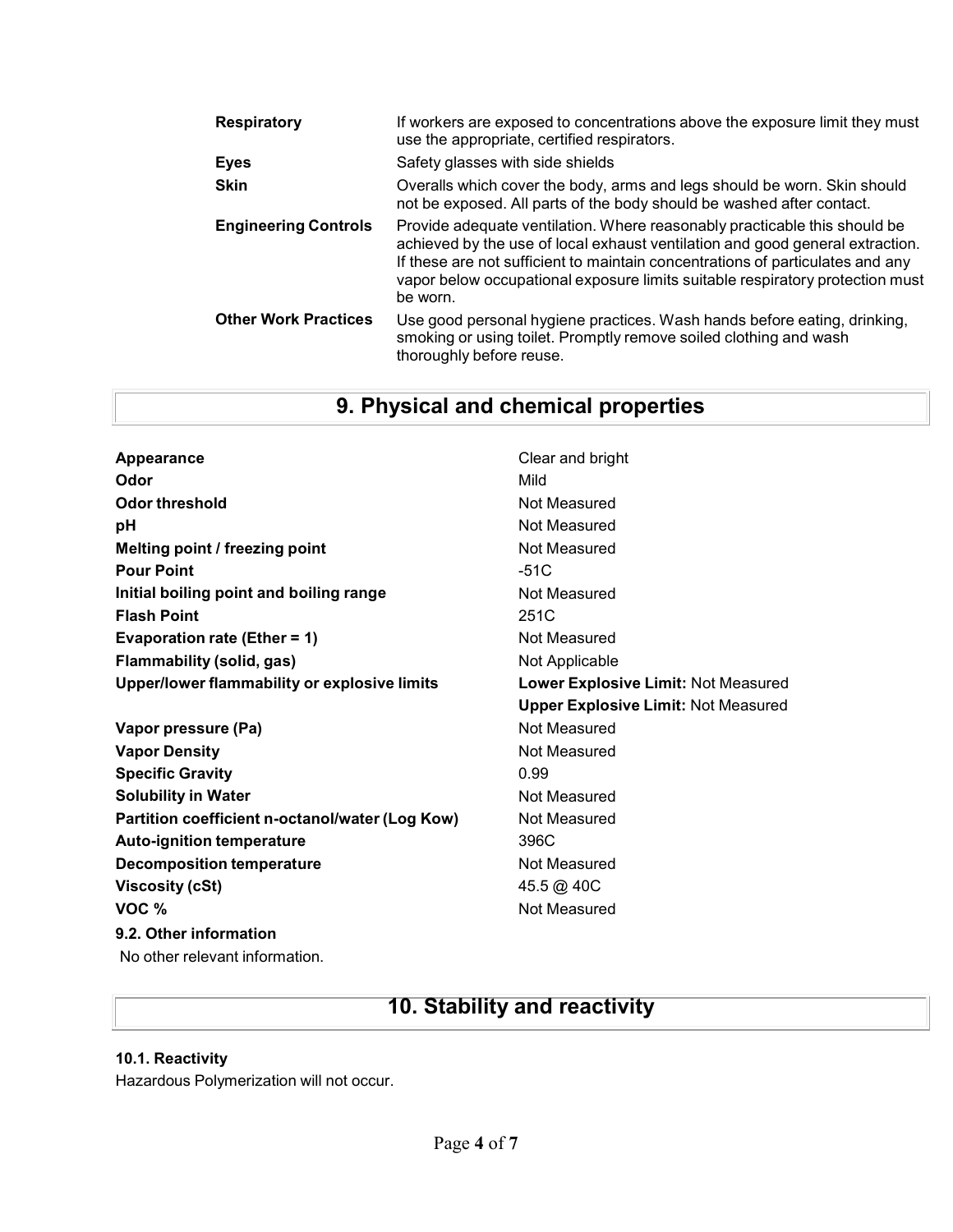## **10.2. Chemical stability** Stable under normal circumstances. **10.3. Possibility of hazardous reactions** No data available. **10.4. Conditions to avoid** None known **10.5. Incompatible materials** Incompatible with strong oxidizing agents **10.6. Hazardous decomposition products** None under normal use.

# **11. Toxicological information**

### **Acute toxicity**

Product is safe for intended use based on the formulation, testing results and the long history of safe consumer use.

| Ingredient                                          | Oral LD50,<br>mg/kg | Skin LD50.<br>mg/kg | Inhalation<br>Vapor LD50,<br>ma/L/4hr | Inhalation<br>Dust/Mist LD50.<br>ma/L/4hr | Inhalation<br>Gas LD50.<br>ppm |
|-----------------------------------------------------|---------------------|---------------------|---------------------------------------|-------------------------------------------|--------------------------------|
| Polypropylene glycol, monobutyl ether - (9003-13-8) | 9.100.00, Rat -     | No data             | No data                               | No data                                   | No data                        |
|                                                     | Category: NA        | available           | available                             | available                                 | available                      |

Note: When no route specific LD50 data is available for an acute toxin, the converted acute toxicity point estimate was used in the calculation of the product's ATE (Acute Toxicity Estimate).

| <b>Classification</b>         | Category | <b>Hazard Description</b> |
|-------------------------------|----------|---------------------------|
| Acute toxicity (oral)         |          | Not Applicable            |
| Acute toxicity (dermal)       |          | Not Applicable            |
| Acute toxicity (inhalation)   |          | Not Applicable            |
| Skin corrosion/irritation     |          | Not Applicable            |
| Serious eye damage/irritation |          | Not Applicable            |
| Respiratory sensitization     |          | Not Applicable            |
| Skin sensitization            | ---      | Not Applicable            |
| Germ cell mutagenicity        |          | Not Applicable            |
| Carcinogenicity               |          | Not Applicable            |
| Reproductive toxicity         |          | Not Applicable            |
| STOT-single exposure          |          | Not Applicable            |
| STOT-repeated exposure        |          | Not Applicable            |
| Aspiration hazard             |          | Not Applicable            |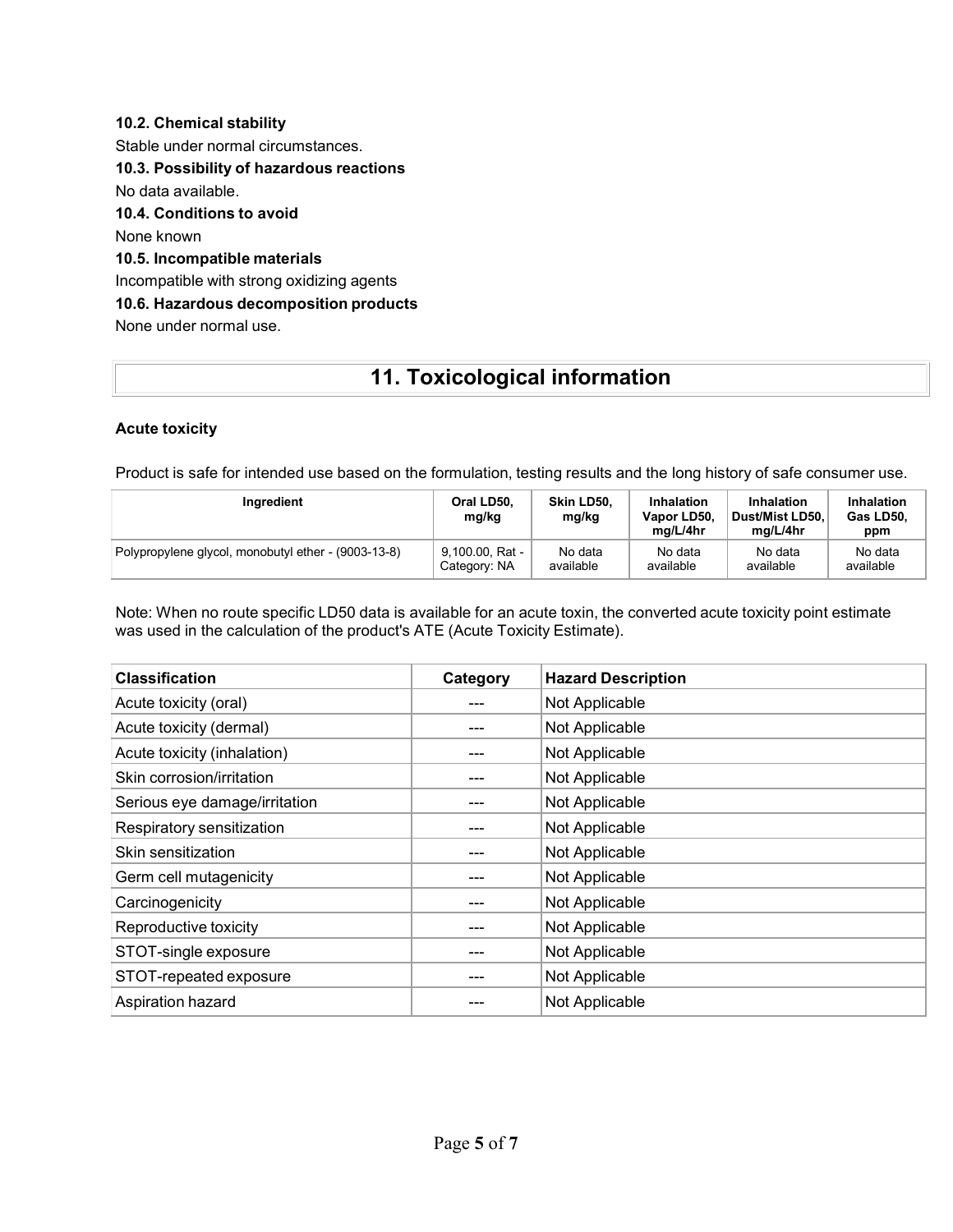### **12.1. Toxicity**

### **Aquatic Ecotoxicity**

| Inaredient                                                   | 96 hr LC50 fish, | 48 hr EC50 crustacea, | ErC50 algae,  |
|--------------------------------------------------------------|------------------|-----------------------|---------------|
|                                                              | ma/l             | ma/l                  | ma/l          |
| Polypropylene glycol, monobutyl ether -<br>$(9003 - 13 - 8)$ | Not Available    | Not Available         | Not Available |

### **12.2. Persistence and degradability**

There is no data available on the preparation itself.

### **12.3. Bioaccumulative potential**

Not Measured

**12.4. Mobility in soil**

No data available.

**12.5. Results of PBT and vPvB assessment**

This product contains no PBT/vPvB chemicals.

### **12.6. Other adverse effects**

No data available.

# **13. Disposal considerations**

### **13.1. Waste treatment methods**

Observe all federal, state and local regulations when disposing of this substance.

# **14. Transport information**

|                                                   | <b>DOT (Domestic Surface)</b><br>Transportation)             | <b>IMO / IMDG (Ocean</b><br>Transportation)                     | <b>ICAO/IATA</b>                 |  |
|---------------------------------------------------|--------------------------------------------------------------|-----------------------------------------------------------------|----------------------------------|--|
| 14.1. UN number                                   | Not Applicable                                               | Not Regulated                                                   | Not Regulated                    |  |
| 14.2. UN proper shipping<br>name                  | Not Regulated                                                | Not Regulated                                                   | Not Regulated                    |  |
| 14.3. Transport hazard<br>class(es)               | <b>DOT Hazard Class: Not</b><br>Applicable<br>DOT Label: --- | <b>IMDG:</b> Not Applicable<br><b>Sub Class: Not Applicable</b> | <b>Air Class: Not Applicable</b> |  |
| 14.4. Packing group                               | Not Applicable                                               | Not Applicable                                                  | Not Applicable                   |  |
| 14.5. Environmental hazards                       |                                                              |                                                                 |                                  |  |
| <b>IMDG</b><br>14.6. Special precautions for user | Marine Pollutant: No                                         |                                                                 |                                  |  |

No further information

# **15. Regulatory information**